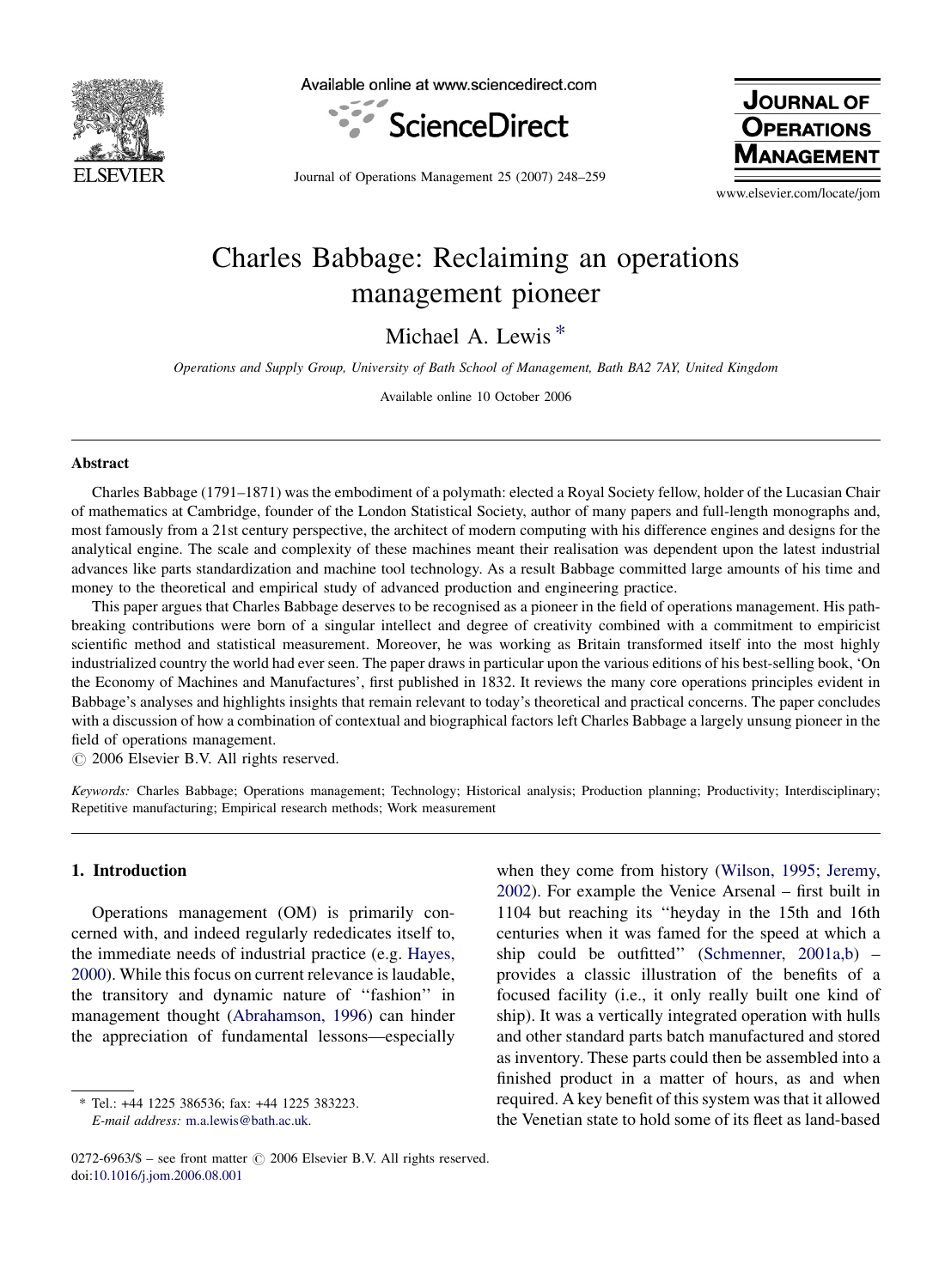work-in-process rather than as expensive, maintenanceconsuming ships at sea (Lane 1934 and 1973, cited in [Schmenner, 2001a,b](#page--1-0)).

There has been historical OM of course: authors have focused upon, for example, relearning the lessons of the American System of Manufacture (e.g. [Abernathy and](#page--1-0) [Corcoran, 1983; Wilson, 1996](#page--1-0)) and deployed historical anecdote while proposing universal OM theories [\(Schmenner and Swink, 1998; Schmenner, 2001a,b;](#page--1-0) [Singhal, 2001\)](#page--1-0). But there has been almost no extended reflection upon those individuals in history who helped to decipher, document and disseminate the emerging operations paradigm. As an illustration although Frederick Winslow Taylor and his Scientific Management principles are now recognised as cornerstones of management theory and practice ([Locke, 1982;](#page--1-0) [Kanigel, 1997\)](#page--1-0) – Peter Drucker counts Taylor (with Darwin and Freud) as ''the trinity often cited as the 'makers of the modern world' ([Drucker, 1993](#page--1-0), p. 31) – Taylor and his work have been subject to only limited OM interest (e.g. [Robinson and Robinson, 1994; Voss,](#page--1-0) [1995\)](#page--1-0).

Likewise, although Charles Babbage is sometimes mentioned ([Buffa, 1982; Voss, 1995; Hopp and Spear](#page--1-0)[man, 1995; Landes, 1999\)](#page--1-0) as an early advocate of ''rational ... industrial management'' ([Hobsbawm with](#page--1-0) [Wrigley 1999,](#page--1-0) p. 101) there has been almost no detailed reflection within OM upon the content and context of his work, nor of the methods he adopted in his scientific investigation of manufactures. It is these gaps that this work seeks to address. Combining a summary of his life and times with a detailed review of his best-selling work, On the Economy of Machinery and Manufactures (1832), this paper sets his content findings in a framework that articulates the enduring relevance of his conclusions to today's OM audience.<sup>1</sup> Specifically, a review of the content of Babbage's principles ''which pervade a very large portion of all manufactures'' is conducted for evidence of core OM principles. From this, the work moves on to highlight those insights which provide a relevant legacy for today's theoretical and practical concerns. The paper concludes by addressing the specific question of why such a pioneer needs rediscovering. In exploring his lack of enduring practical impact, contextual and biographical themes are discussed: first, Babbage's efforts are set against the relative decline, compared with the United States, of the

British industrial model and, second, the very polymath brilliance that generated so many insights meant that he normally worked alone on projects and failed to build the ''active following'' that is crucial when disseminating systemic innovations.

### 2. The life and times of Charles Babbage

Born in Walworth, Surrey, on 26 December 1791, Charles was the eldest son of Elizabeth Plumleigh Teape and Benjamin Babbage, a London merchant and banker. After a varied school career at Exeter, Enfield, Cambridge, Totnes and Oxford, he entered Trinity College, Cambridge, in April 1810 to read mathematics, eventually graduating from Peterhouse in 1814. Elected to a fellowship of the Royal Society in 1816, he was the Lucasian Chair of mathematics at Cambridge from 1828 until 1839 (a post previously held by Isaac Newton). During his life Babbage contributed to a great many different fields, publishing 6 full-length monographs and at least 86 papers ([Campbell-Kelly, 1989](#page--1-0)). It has been suggested ([Swade, 2000](#page--1-0), pp. 70–71) that Charles Dickens may have created a fictional version of Babbage in his Little Dorrit character, Daniel Doyce.

''[Doyce] ... though a plain man, had been too much accustomed to combine what was original and daring in conception with what was patient and minute execution, to be by any means an ordinary man'' [\(Dickens, 1857\)](#page--1-0).

Whether or not Dickens produced an accurate representation, this extract gives some indication of a man of multiple talents: ''a natural philosopher and mechanical engineer, his knowledge of factory and workshop practice was encyclopaedic; he was wellversed in relevant business practice; and he was without rival as a mathematician among contemporary British political economists. He was also a master of conceptualization and wrote clearly'' [\(Hyman, 1982,](#page--1-0) p. 104). Despite these polymath contributions to various fields, Babbage today is best known for his machines designed to calculate mathematical tables. In 1824, he received the first gold medal awarded by the Astronomical Society for his work on these difference engines. In 1834 he began work on an ultimately fruitless attempt to construct an automatic generalpurpose analytical engine, retrospectively claimed as the forerunner of the modern digital computer.

In attempting to produce these complex machines, Babbage was required to understand, employ and occasionally advance the state-of-the-art of many production technologies ([Barton, 1971](#page--1-0)). The fact that

<sup>&</sup>lt;sup>1</sup> The majority of the textual analysis in this paper is based upon the 1963 reprint of the fourth edition of On the Economy of Machinery and Manufactures, first published in 1835.